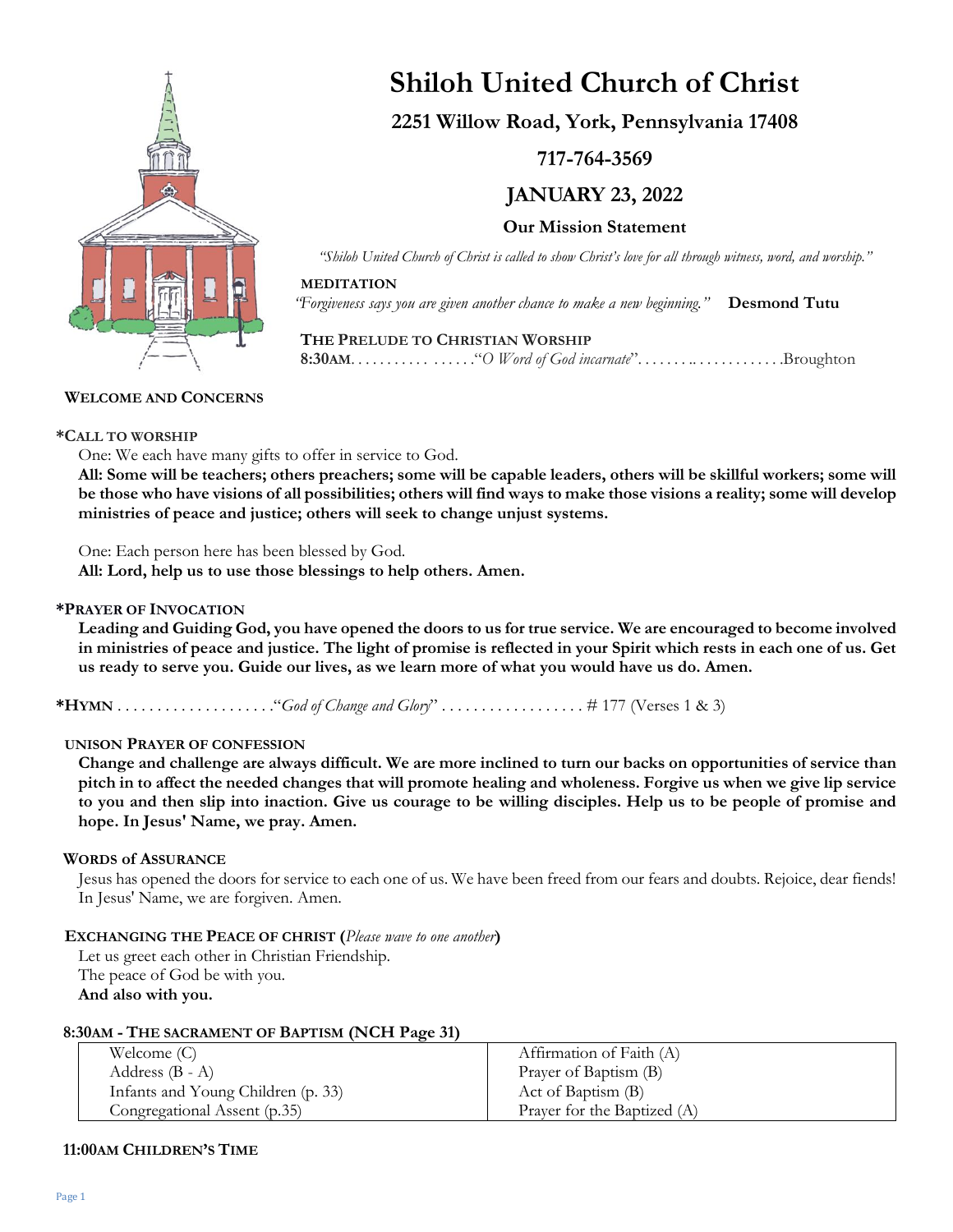| <b>WITNESS TO OUR SACRED STORY</b> |                          |
|------------------------------------|--------------------------|
| Nehemiah 8:1-3, 5-6, 8-10          |                          |
| Psalm 36:5-10                      |                          |
| 1 Corinthians 12:12-31a            |                          |
| <b>SERMON</b>                      | "Many Gifts, One Spirit" |
|                                    |                          |

#### **PASTORAL PRAYER**

#### **SILENT PRAYER**

#### **THE LORD'S PRAYER**

**Our Father, who art in heaven, hallowed be thy name. Thy kingdom come. Thy will be done, on earth as it is in heaven. Give us this day our daily bread. And forgive us our sins, as we forgive those who sin against us. And lead us not into temptation, but deliver us from evil. For thine is the kingdom, and the power, and the glory forever. Amen.**

#### **PRESENTING OUR TITHES AND OFFERINGS BEFORE GOD**

#### **INVITATION TO THE OFFERING**

We all can contribute in some way to the work of Christ's church. Paul reminds us that we "are the Body of Christ and individually members of it." We are asked to share this Body with God's world. Each part has something to contribute to the whole. Let us be faithful to God and to this Body as we share what we can this morning.

# **\*OFFERTORY RESPONSE** "Doxology" . . . . . . . . . . . . . . . . . . . . . . . . . . . . . . . . . . . . . . . . # 778 **Praise God from whom all blessings flow; Praise God all creatures here below; Praise God for all that love has done; Creator, Christ and Spirit, One. Amen.**

#### **\*PRAYER OF DEDICATION**

**Bless, O Lord, these gifts and offerings that they may be a sign of our intent to serve you. Use them and us to bring good news to the poor, proclaim release to the captives, and bring wholeness and healing to all who are hurting and oppressed. If one of your people suffers, we all suffer; but if one of your people is honored, we all rejoice together, in Jesus' name we pray. Amen.**

**\*CLOSING HYMN**. . . . . . . . . . . . . . . . . ."*Blessed Assurance*". . . . . . *. . . . . . . . . . . . . . . . . . . .* . . . . . . . . . . . . # 473 (Verses 1 & 3)

#### **BENEDICTION**

Go your way, united as one Body and rejoicing in the fulfillment of God's word among you. We do not all have the same gifts, but we are blessed to be able to share what we have with one another and with all creation. May the joy of the Lord be your strength this day, and every day. **Amen.**

#### **POSTLUDE**

 **8:30AM**. . . . . . . . . . . . . . . . . . . . . . . . . . . . . . "*We Are One In The Spirit*". . . . . . . . . . . . . . . . . . . . . . . . .Paxton

# **WE ARE DELIGHTED THAT YOU JOINED US FOR WORSHIP TODAY!**

# **WE WOULD LIKE TO THANK ALL OF THE VOLUNTEERS AND MUSICIANS FOR PROVIDING THE WORSHIP MUSIC THIS SUNDAY!**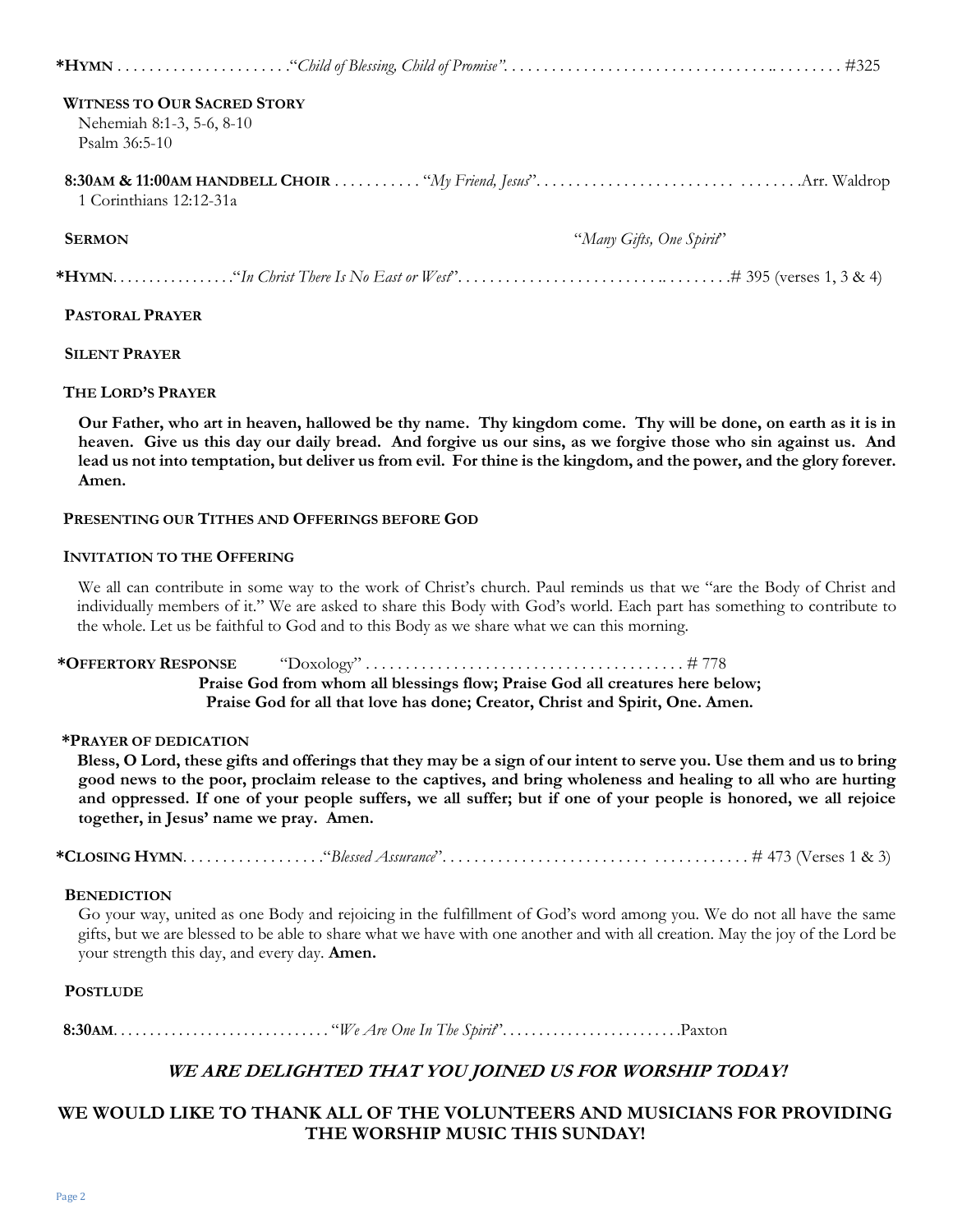- ➢ **THE ALTAR FLOWERS** are presented to the glory of God and in memory of all the members we have lost in 2021 and to their families by Sue and Rick Trimble.
- ➢ **ACOLYTE: 8:30AM:** Carol Burns **We are in search of additional Acolytes for both services. Please contact Carol Burns at 717-792-3796 if you are interested.**
- ➢ **LITURGIST**: **8:30AM**: Carol Burns **11:00AM**: Linda Little **We are in search of additional Liturgists for both services. Please contact Sara Jacoby at 717-764-4520 if you are interested.**
- ➢ **USHERS**: **8:30AM:** Brad Jacobs & George Flickinger **11:00AM:** Volunteer
- 
- ➢ **GREETERS**: **8:30AM:** Donna Robertson, **11:00AM:** Volunteer ➢ **NURSERY DUTY**: **8:30AM:** Jim & Reen Bentzel, **11:00AM** Marsha Reiber
- ➢ **MUSIC: 8:30AM** Sandy Bamberger **& 11:00 AM:** Jessie Sechriest
- ➢ **VIDEO TEAM**: Lew Wallace, Sallie Hagerman, Dani Bentzel, Reen Bentzel, Matt Hildebrecht, Jaron Flickinger

# **CALL TO ANNUAL MEETING**

All members of the Congregation are invited and encouraged to attend the Annual Meeting on Sunday**, January 30, 2022**. This year we will hold the meeting in the Sanctuary after the 8:30 a.m. service. The meeting will start at 9:45 a.m. There will be no Sunday School on January 30th. Due to Covid, we want to be able to keep social distancing, which we could not do in room 100. There will be a time for questions and discussion on the Annual Report.

# **PRAYERS FOR THE WEEK:**

# **Morning Prayer (Unknown writer)**

Almighty God, thank you for loving us. Thank you for teaching us how to love you. A new day unfolds, and we desire that it is infused with our worship of you. As we turn our eyes on the beauty of your creation, so our spirits lift and find peace with you. Please pour out your Spirit upon us today, so we can worship in fresh ways. We humbly ask for a deeper relationship with you, so we can have a heightened awareness of your presence with us and in us. In Jesus' name we pray. Amen.

# **Evening Prayer (By Rebecca Barlow Jordan)**

Heavenly Father, to your goodness I commend myself this night, humbly asking for your protection through its darkness and dangers. I am helpless and dependent; graciously preserve me. For all whom I love and value, for every friend and connection, I equally pray; however divided and far asunder, I know that we are alike before you, and under your eye. May we be equally united in faith and fear, in fervent devotion towards you, and in your merciful protection this night. Forgive me O God the imperfections of my prayers, and accept them through the mediation of our blessed Son and our Savior, Jesus Christ. Amen.

# **PRAYERS FOR OUR COMMUNITY OF FAITH**

Chuck and Sandy Baboian, Julene Bechtel, Jim Sr. and Rosemary Bentzel, Rosabel Bentzel, Joyce Bowers, Oscar Bupp, Mark Garber, Beverly Hoak, Bev Kirk, Donna Krone, Dottie Limbert, Catherine Lochman, Marguerite Lochman, Arlene Myers, Joanne Overmiller, Randy Reisinger, Sue Trimble, Stewart and Marie Wagner, Elva Winter



# **THOSE WHO GRIEVE FOR THEIR LOVED ONES**

The Jordan Family, The Hohenshilt/Jordan Family, The Rodgers Family

*No matter who you are, or where you are on life's journey, you are welcome here at Shiloh UCC, where God is still speaking"*